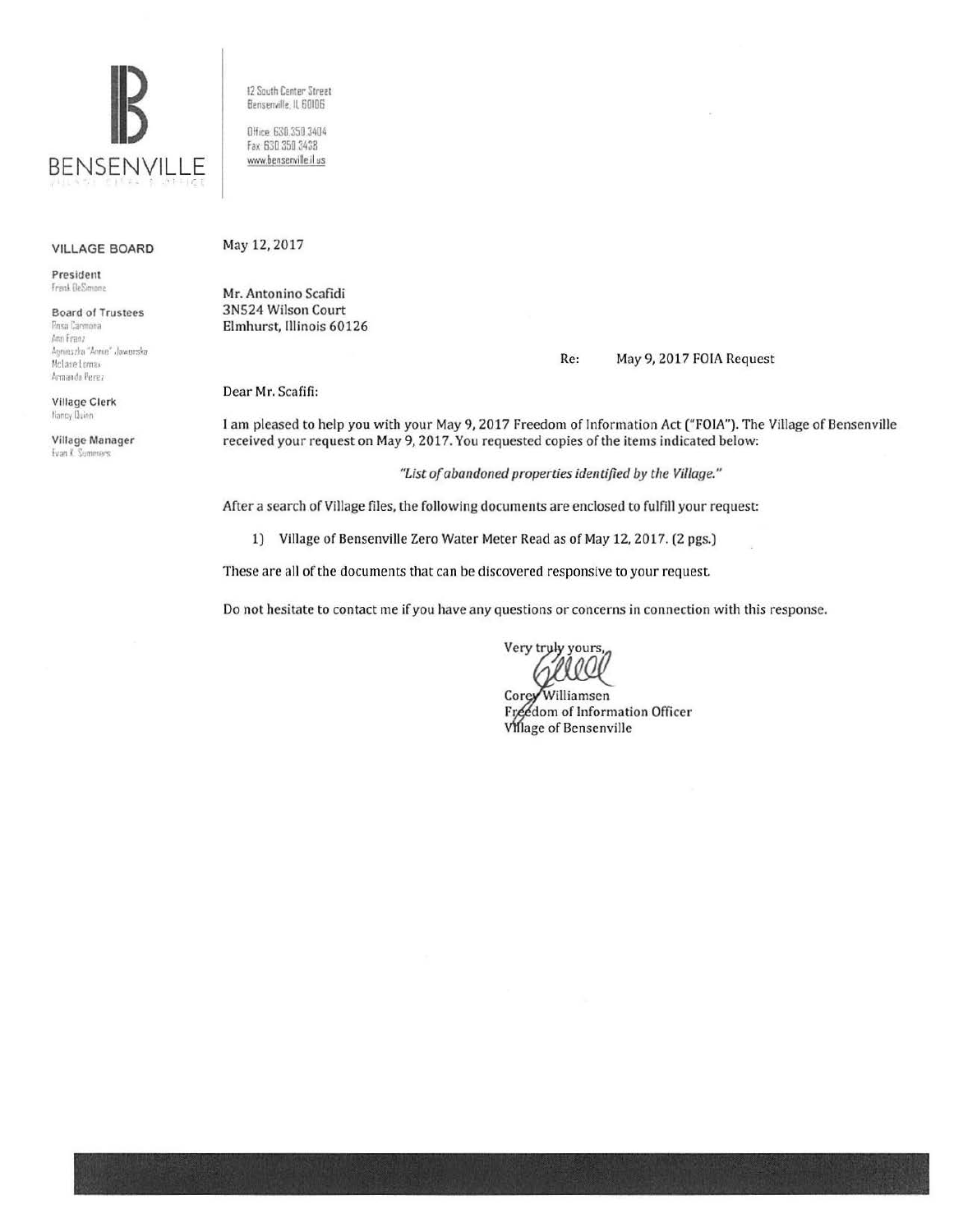| Actual Usage Location # |                | <b>Suffix</b> | Pre-dir      | <b>Street</b>            | Unit  |
|-------------------------|----------------|---------------|--------------|--------------------------|-------|
| $\mathbf 0$             | 279            |               | S            | <b>ADDISON</b>           |       |
| $\boldsymbol{0}$        | 296            |               |              | <b>BEELINE DRIVE</b>     |       |
| 0                       | 1301           |               |              | <b>BROOKWOOD</b>         |       |
| $\boldsymbol{0}$        | 413            |               | S            | <b>CENTER</b>            |       |
| 0                       | 18             |               | ${\sf N}$    | <b>CENTER ST</b>         |       |
| $\boldsymbol{0}$        | 14             |               | N            | <b>CENTER STREET</b>     |       |
| $\boldsymbol{0}$        | 222            |               | E            | <b>CREST</b>             |       |
| 0                       | 244            |               | E            | <b>CREST AVE</b>         |       |
| 0                       | 292            |               |              | <b>DEVON</b>             |       |
| $\boldsymbol{0}$        | 600            |               |              | EAGLE                    |       |
| $\mathbf 0$             | 1150           |               | ${\sf N}$    | <b>ELLIS</b>             |       |
| $\mathbf 0$             | 240            |               |              | <b>EVERGREEN</b>         |       |
| 0                       | 841            |               |              | <b>FAIRWAY</b>           |       |
| 0                       | 849            |               |              | <b>FAIRWAY DRIVE</b>     |       |
| 0                       | 169            |               | $\mathsf{S}$ | <b>FOLEY AVENUE</b>      |       |
| $\mathbf 0$             | 212            |               |              | <b>FOSTER</b>            |       |
| 0                       | 139            |               |              | <b>GEORGE</b>            |       |
| $\mathbf{0}$            | 746            |               |              | <b>GEORGE</b>            |       |
| 0                       | 229            |               | W            | <b>GRAND AVE</b>         | #B    |
| $\boldsymbol{0}$        | 417            |               | E            | <b>GREEN</b>             |       |
| $\mathbf 0$             | 1000           |               | W            | <b>GREEN</b>             |       |
| $\mathbf 0$             | 120            |               | E            | <b>GREEN ST</b>          | GARAG |
| $\mathbf 0$             | $\overline{4}$ | N511          |              | <b>ILLINOIS ROUTE 83</b> |       |
| $\boldsymbol{0}$        | 1049           |               |              | <b>INDUSTRIAL</b>        |       |
| $\mathbf 0$             | 313            |               | W            | <b>IRVING PARK</b>       |       |
| $\boldsymbol{0}$        | 321            |               | W            | <b>IRVING PARK RD</b>    |       |
| 0                       | 1301           |               | W            | <b>IRVING PARK RD</b>    |       |
| 0                       | 1208           |               | W            | <b>IRVING PARK ROAD</b>  |       |
| 0                       | 110            |               | E            | <b>JEFFERSON</b>         |       |
| 0                       | 603            |               | E            | <b>JEFFERSON</b>         |       |
| 0                       | 675            |               |              | <b>JOHN STREET</b>       |       |
| $\mathbf{0}$            | 317            |               | W            | <b>MAIN ST</b>           |       |
| $\mathbf 0$             | 515            |               |              | MARSHALL                 |       |